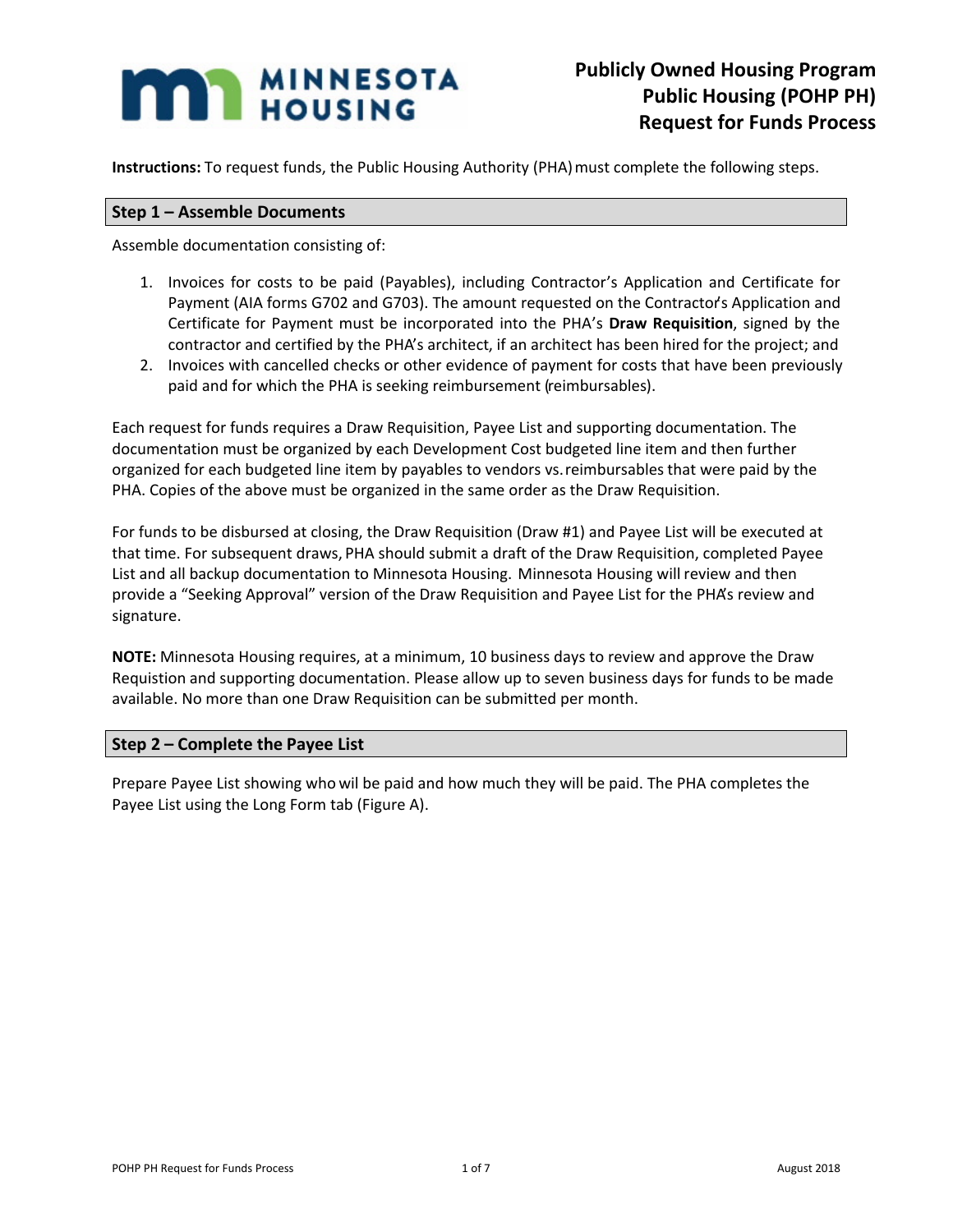| <b>IMPO</b> MINNESU                                                                                                     | <b>MINNESOTA</b>                                                                                                      |                | <b>Project Name:</b><br>Borrower:                               |                                | <b>PAYEE LIST - BORROWER'S</b><br>the control of the control of the                  | Draw #1                                               |          |
|-------------------------------------------------------------------------------------------------------------------------|-----------------------------------------------------------------------------------------------------------------------|----------------|-----------------------------------------------------------------|--------------------------------|--------------------------------------------------------------------------------------|-------------------------------------------------------|----------|
|                                                                                                                         |                                                                                                                       |                | <b>Anchitect:</b><br><b>Contractor:</b><br><b>Title Company</b> |                                | the control of the control of the<br>the contract of the contract of the contract of |                                                       |          |
| Note: Please list invoices via Development Cost Category<br>in same order as they appear on Borrower's Draw Regulation. |                                                                                                                       | <b>INVOICE</b> | Minnesota Housing #:<br><b>ANAQUIVE</b>                         | <b>Project R</b><br><b>PAY</b> |                                                                                      | Othar #<br>Other #:                                   | Figure A |
| DEVELOPMENT COST<br><b>CATEGORY</b>                                                                                     | INVOICE / VENDOR<br><b>Diame/Address)</b>                                                                             | NUMBER(S)      | TO BE<br>PAID                                                   | <b>VENDOR</b><br>(x)           |                                                                                      | <b>PAYEE (If Other Than Vendor)</b><br>(Name/Address) |          |
| 1 Architect Fee - Design                                                                                                | Name<br>Address<br>City, State Zip                                                                                    |                | 0.00                                                            |                                | Name<br><b>Address</b><br>City, State Zip                                            |                                                       |          |
| $\overline{a}$                                                                                                          | Name<br>Address<br>City, State Zip                                                                                    |                | 0.04                                                            |                                | Name<br>Address<br>City, State Zip                                                   |                                                       |          |
|                                                                                                                         | Name<br>Address<br>City, State Zip<br>Name                                                                            |                | 0.04                                                            |                                | Name<br>Address<br>City, State Zip.<br>Name                                          |                                                       |          |
| ٠                                                                                                                       | Address<br>City, State Dp.<br>Name                                                                                    |                | 0.00<br>5                                                       |                                | Address<br>City, State Zip<br>Name                                                   |                                                       |          |
| s.                                                                                                                      | Address<br>City, State Dp.                                                                                            |                | \$<br>0.00                                                      |                                | <b>Address</b><br>City, State Zip<br>Name                                            |                                                       |          |
|                                                                                                                         | PAYLE LIST LONG FORM PETER DEVELOPMENT COSTS / SETUP VERDORS / BISTR. Loan Coser / BISTR. Borrower Sheet1 Sheet2 / 23 |                |                                                                 |                                |                                                                                      |                                                       |          |

For each cost in the Current Request column on the Draw Requisition, select the corresponding category from the Payee List. For example, if you are requesting funds to pay for an Architect fee – Design on the Draw Requisition (Figure B), the corresponding cost in the Development Cost Category of the Payee List would be "Architect Fee – Design" (Figure C).



Enter the vendor name(s) and address(es) by using the Setup Vendors tab on the bottome of the worksheet (Figures D and E).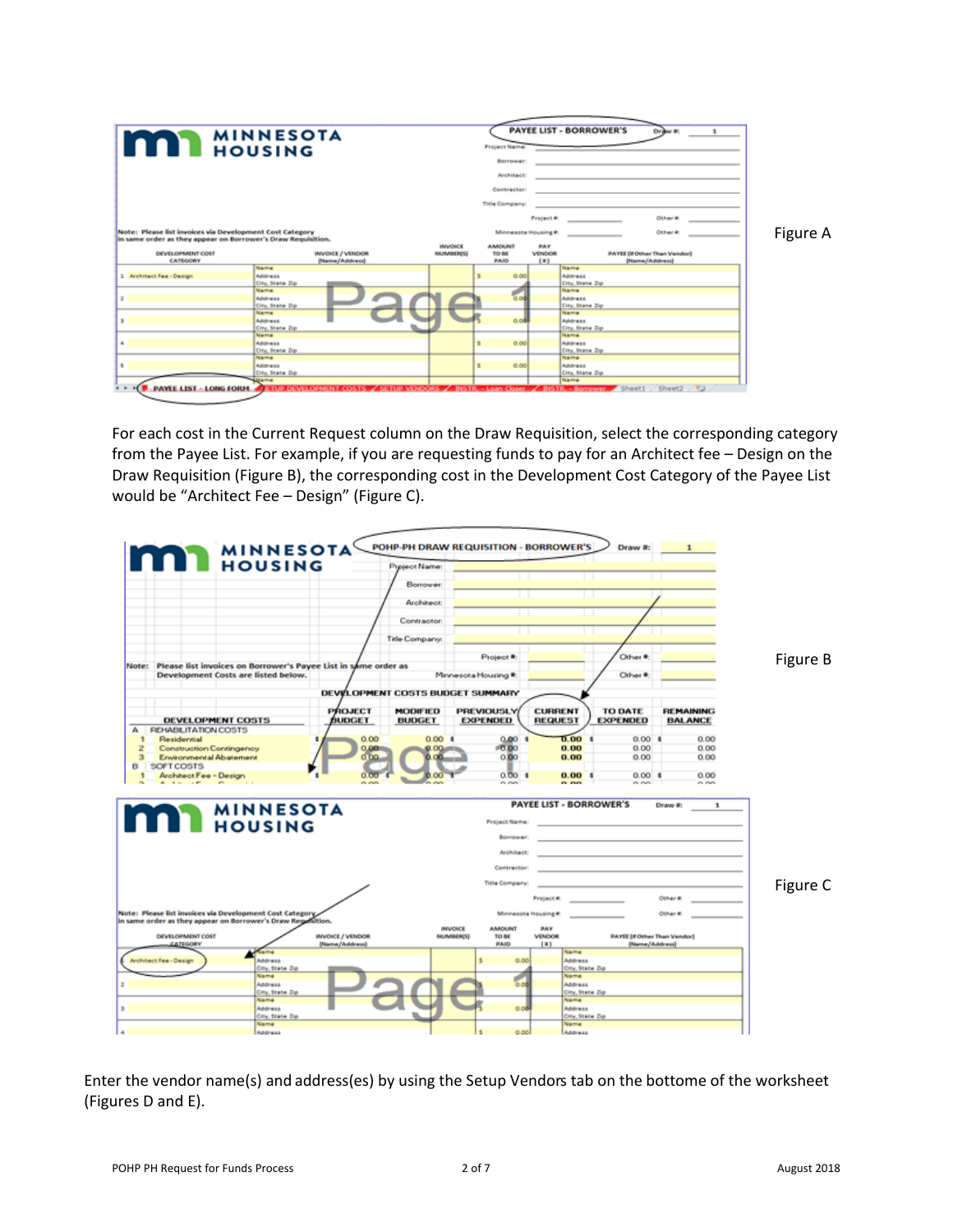|                                                              | <b>MINNESOTA</b>        |                                           |    | <b>PAYEE LIST - BORROWER'S</b> | Draw #:              |                  |                                    |  |
|--------------------------------------------------------------|-------------------------|-------------------------------------------|----|--------------------------------|----------------------|------------------|------------------------------------|--|
| <b>MAN MINNESO</b>                                           |                         |                                           |    | <b>Froject Name:</b>           |                      |                  |                                    |  |
|                                                              |                         |                                           |    | <b>Bornbeach</b>               |                      |                  |                                    |  |
|                                                              |                         |                                           |    | <b>Architect:</b>              |                      |                  |                                    |  |
|                                                              |                         |                                           |    | <b>Contractor</b>              |                      |                  |                                    |  |
|                                                              |                         |                                           |    |                                |                      |                  |                                    |  |
|                                                              |                         |                                           |    | <b>Title Company:</b>          |                      |                  |                                    |  |
|                                                              |                         |                                           |    |                                | <b>Project #</b>     |                  | <b>Cohar #</b>                     |  |
| Note: Please list invoices via Development Cost Category     |                         |                                           |    | Minnesota Housing #            |                      |                  | <b>CARALE</b>                      |  |
| in same order as they appear on Borrower's Draw Requisition. |                         |                                           |    |                                |                      |                  |                                    |  |
| DEVELOPMENT COST                                             | INVOICE / VENDOR        | <b>INVOICE</b><br><b><i>NUMBER(S)</i></b> |    | AMOUNT<br>TO BE                | <b>PAY</b><br>VENDOR |                  | <b>PAYEE DF Other Than Vendor)</b> |  |
| <b>CATEGORY</b>                                              | (Nama/Address)          |                                           |    | PAID                           | (K)                  |                  | (Nama/Address)                     |  |
|                                                              | <b>Marine</b>           |                                           |    |                                |                      | <b>Marmer</b>    |                                    |  |
| 1 Architect Fee - Design                                     | Address                 |                                           |    | 0.06                           |                      | Address          |                                    |  |
|                                                              | City, State Zip         |                                           |    |                                |                      | City, State Zip. |                                    |  |
|                                                              | Name                    |                                           |    |                                |                      | Name             |                                    |  |
|                                                              | Address                 |                                           |    | 0.06                           |                      |                  |                                    |  |
| ÷                                                            |                         |                                           |    |                                |                      | Address          |                                    |  |
|                                                              | City, State Zip         |                                           |    |                                |                      | City, State Zip. |                                    |  |
|                                                              | Name                    |                                           |    |                                |                      | Name             |                                    |  |
| ж                                                            | Address                 |                                           |    | 0.08                           |                      | <b>Address</b>   |                                    |  |
|                                                              | City, State Zip         |                                           |    |                                |                      | City, State Zip  |                                    |  |
|                                                              | Name                    |                                           |    |                                |                      | Name             |                                    |  |
| ٠                                                            | Address                 |                                           | s. | 0.00                           |                      | Address          |                                    |  |
|                                                              | City, State Zip.        |                                           |    |                                |                      | City, State Zip. |                                    |  |
|                                                              | Name                    |                                           |    |                                |                      | Name             |                                    |  |
|                                                              | Address                 |                                           |    | 0.06                           |                      | Address          |                                    |  |
|                                                              |                         |                                           |    |                                |                      | City, State Zip. |                                    |  |
|                                                              |                         |                                           |    |                                |                      |                  |                                    |  |
| s                                                            | City, State Zip<br>Name |                                           |    |                                |                      | Name             |                                    |  |

Figure D



Return to the Payee List Long Form tab to select the appropriate vendor using the dropdown menu. In the Amount to be Paid column, enter the total amount to be paid for each invoice listed. For avendor having multiple invoices, enter the total amount of all invoices to be paid for that vendor. Include invoice numbers in the appropriate column, where possible (Figure F).



Figure E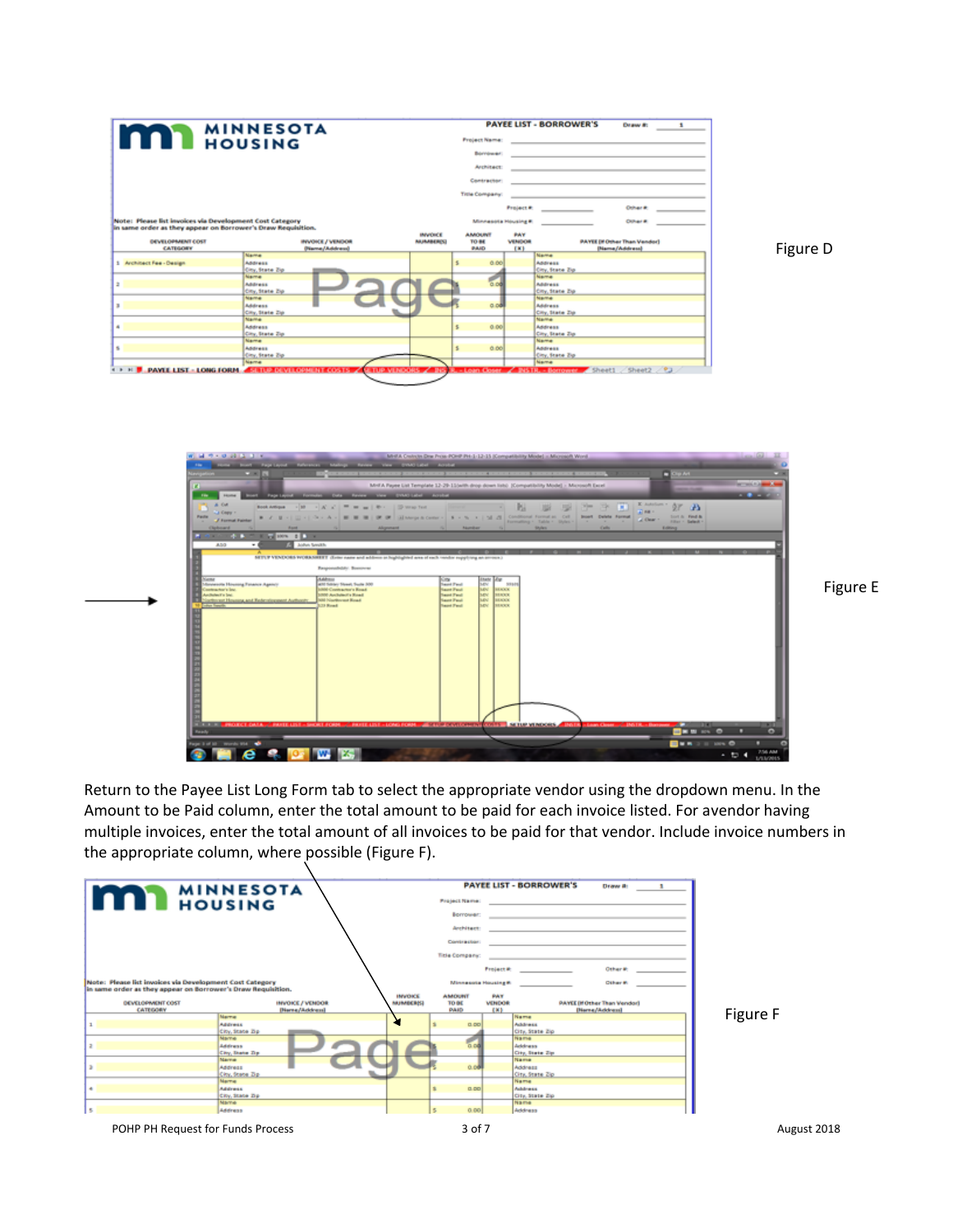If the invoice is being paid directly to the vendor listed, check this box by using the dropdown menu (Figure G).



If the invoice is being paid to someone other than the vendor listed, enter the information using the Setup Vendors tab, and select the payee by using the dropdown menu. This also applies if the invoice was paid prior to closing and is a reimbursement to the borrower (Figure H).



## **Step 3 – Prepare the Draw Requisition**

Minnesota Housing creates and maintains the Master Draw Requisition form using the Sources and Uses worksheet to create the development's budgets for the draws. Minnesota Housing will email a copy of the Draw Requisition form to the PHA for use in preparing the proposed closing draw. Minnesota Housing will use the PHA's draft to prepare the final version for execution at closingPrior to each subsequent draw the PHA should save the excel version of the previous draw to create a new draw. Once saved and renamed highlight the current request column within the Development Costs Budget Summary section. Copy that column to the previous draw number in the gray area of the Draw Requisition. This ensures that all previous expenditures will be accounted for with in the previously expended and remaining balance columns on the Draw requisition.) Repeat the same process for the sources of funding section. Once saved to the gray area, all current requests can bezero'd out within the current request column. This process now creates a new benchmark document to be used for each subsequent draw. (Figure I and J)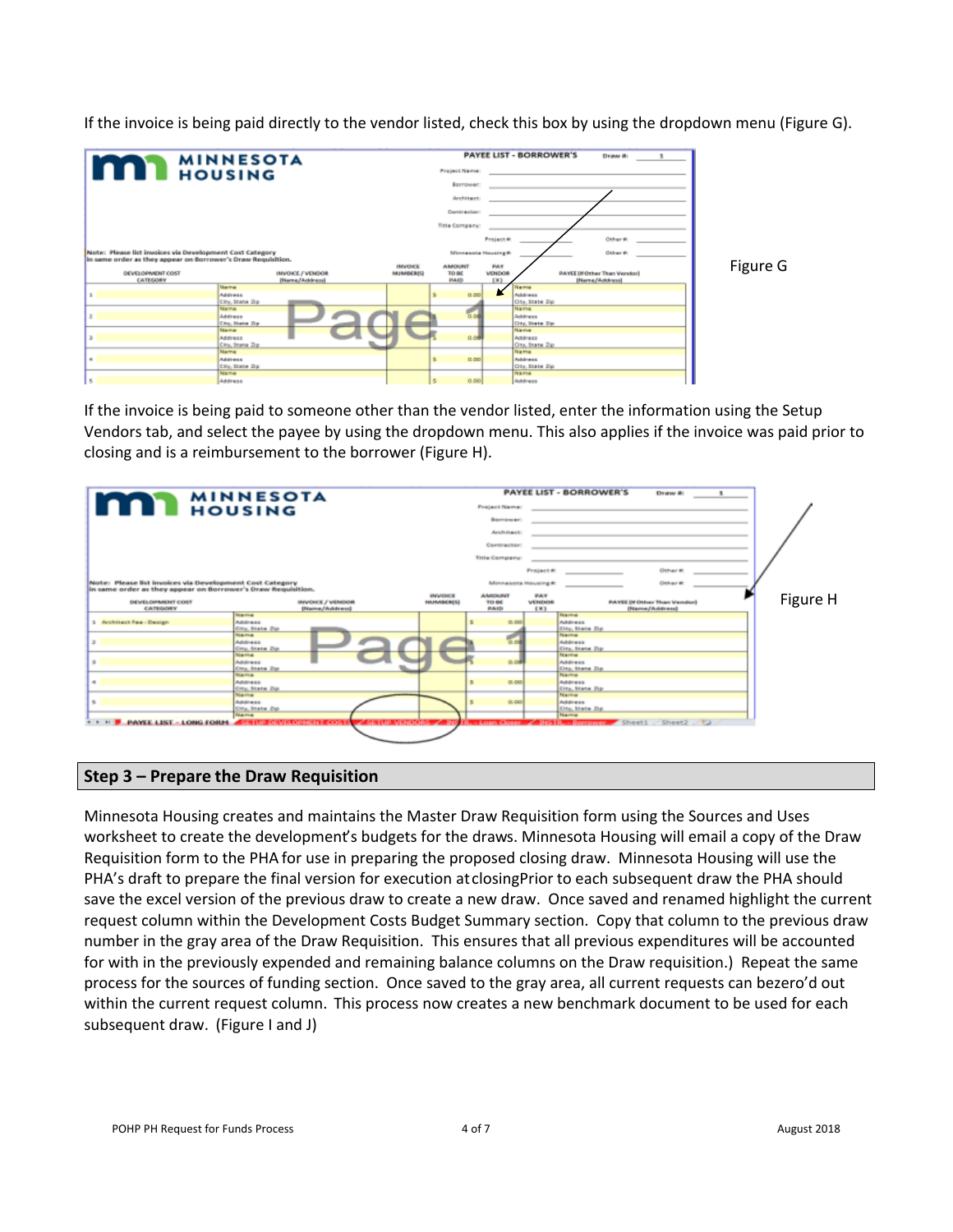|   | <b>MINNESOTA</b>                                                     |                                 | POHP-PH DRAW REQUISITION - BORROWER'S |                                      |                           | Draw #:                    |                                    |                                     |                                      |      |                           |                           |          |
|---|----------------------------------------------------------------------|---------------------------------|---------------------------------------|--------------------------------------|---------------------------|----------------------------|------------------------------------|-------------------------------------|--------------------------------------|------|---------------------------|---------------------------|----------|
|   | <b>MINNING</b>                                                       |                                 | Project Name:                         |                                      |                           |                            |                                    |                                     |                                      |      |                           |                           |          |
|   |                                                                      |                                 | Borowan                               |                                      |                           |                            |                                    |                                     |                                      |      |                           |                           |          |
|   |                                                                      |                                 | Architect:                            |                                      |                           |                            |                                    |                                     |                                      |      |                           |                           |          |
|   |                                                                      |                                 | Contractor:                           |                                      |                           |                            |                                    |                                     |                                      |      |                           |                           |          |
|   |                                                                      |                                 | Title Company:                        |                                      |                           |                            |                                    |                                     |                                      |      |                           |                           |          |
|   |                                                                      |                                 |                                       | Project *                            |                           | Direct R.                  |                                    |                                     |                                      |      |                           |                           |          |
|   | Note: Please fist invoices on Borrower's Payee List in same order as |                                 |                                       |                                      |                           |                            |                                    |                                     |                                      |      |                           |                           |          |
|   | Development Casts are listed below.                                  |                                 |                                       | Minnesota Housing #                  |                           | Direct:                    |                                    |                                     |                                      |      |                           |                           |          |
|   |                                                                      |                                 | DEVELOPMENT COSTS BUDGET SUMMARY      |                                      |                           |                            |                                    |                                     |                                      |      |                           |                           |          |
|   | DEVELOPMENT COSTS                                                    | <b>PROJECT</b><br><b>BUDGET</b> | <b>MODIFIED</b><br><b>BUDGET</b>      | <b>PREVIOUSLY</b><br><b>EXPENDED</b> | <b>CURRENT</b><br>REQUEST | TO DATE<br><b>EXPENDED</b> | <b>REMAINING</b><br><b>BALANCE</b> | <b>DEVELOPMENT COSTS</b>            | <b>PREVIOUSLY</b><br><b>EXPENDED</b> |      | DRAW 01<br><b>REQUEST</b> | DRAW #2<br><b>REQUEST</b> |          |
|   | REHABILITATION DOSTS                                                 |                                 |                                       |                                      |                           |                            |                                    | A FEHABLITATION COSTS               |                                      |      |                           |                           | Figure I |
|   | Recidential                                                          | 0.00                            | 0.00 \$                               | 0.00                                 | 0.00 <sub>0</sub>         | $0.00$ 5                   | <b>Q.DO</b>                        | <b>Racidential</b>                  |                                      | 0.00 |                           |                           |          |
|   | Construction Contingence                                             |                                 |                                       | PO BO                                | 0.00                      | 0.00                       | 0.00                               | Construction Contingence            |                                      | 0.00 |                           |                           |          |
|   | Environmental Abatement                                              |                                 |                                       | 0.BO                                 | 0.00                      | <b>UUU</b>                 | սա                                 | 3 Environmental Roalsment           |                                      | 0.00 |                           |                           |          |
| B | SOFT COSTS                                                           |                                 |                                       |                                      |                           |                            |                                    | <b>B</b> SOFTCOSTS                  |                                      |      |                           |                           |          |
|   | Architect Fee - Design                                               |                                 |                                       | $0.701$ \$                           | 0.001                     | $0.00$ \$                  | 0.00                               | Architect Fee - Design              |                                      | 0.00 |                           |                           |          |
|   | Architect Fee - Supervision                                          | 0.00                            | nn ó                                  | 0.00                                 | 0.00                      | 0.00                       | 0.00                               | Architect Fee - Superstaton         |                                      | 0.00 |                           |                           |          |
|   | Architect Fee - Reimburgable                                         | 0.00                            | 0.00                                  | 0.00                                 | 0.00                      | 0.00                       | 0.00                               | Architect Fee - Reimburgable        |                                      | 0.00 |                           |                           |          |
|   | Phace I Environmental Accecoment                                     | 0.00                            | 0.00                                  | 0.00                                 | 0.00                      | 0.00                       | 0.00                               | Phase I Environmental Assessment    |                                      | 0.00 |                           |                           |          |
|   | <b>GPMA</b>                                                          | 0.00                            | 0.00                                  | 0.00                                 | 0.00                      | 0.00                       | 0.00                               | <b>GPMA</b>                         |                                      | 0.00 |                           |                           |          |
|   | Soape of Work                                                        | 0.00                            | 0.00                                  | 0.00                                 | 0.00                      | 0.00                       | 0.00                               | Soape of Work                       |                                      | 0.00 |                           |                           |          |
|   | Recording Fee                                                        | 0.00                            | 0.00                                  | 0.00                                 | 0.00                      | 0.00                       | 0.00                               | Recording Fee                       |                                      | 0.00 |                           |                           |          |
|   | Ervergu Audit                                                        | 0.00                            | 0.00                                  | 0.00                                 | 0.00                      | 0.00                       | 0.00                               | <b>Energy Audit</b>                 |                                      | 0.00 |                           |                           |          |
|   | Phaze   Environmental Azzezzment                                     | 0.00                            | 0.00                                  | 0.00                                 | 0.00                      | 0.00                       | 0.00                               | Phase   Environmental Assessment    |                                      | 0.00 |                           |                           |          |
|   | <b>Legal Fees</b>                                                    | 0.00                            | 0.00                                  | 0.00                                 | 0.00                      | 0.00                       | 0.00                               | <b>Legal Fees:</b><br><b>TO</b>     |                                      | 0.00 |                           |                           |          |
|   | Relocation Fees                                                      | 0.00                            | 0.00                                  | 0.00                                 | 0.00                      | 0.00                       | 0.00                               | <b>Relocation Fees</b><br><b>TI</b> |                                      | 0.00 |                           |                           |          |



For subsequent draws the PHA completes the Draw Requisition by adding the costs being submitted for payment in the Current Request column (Figure k).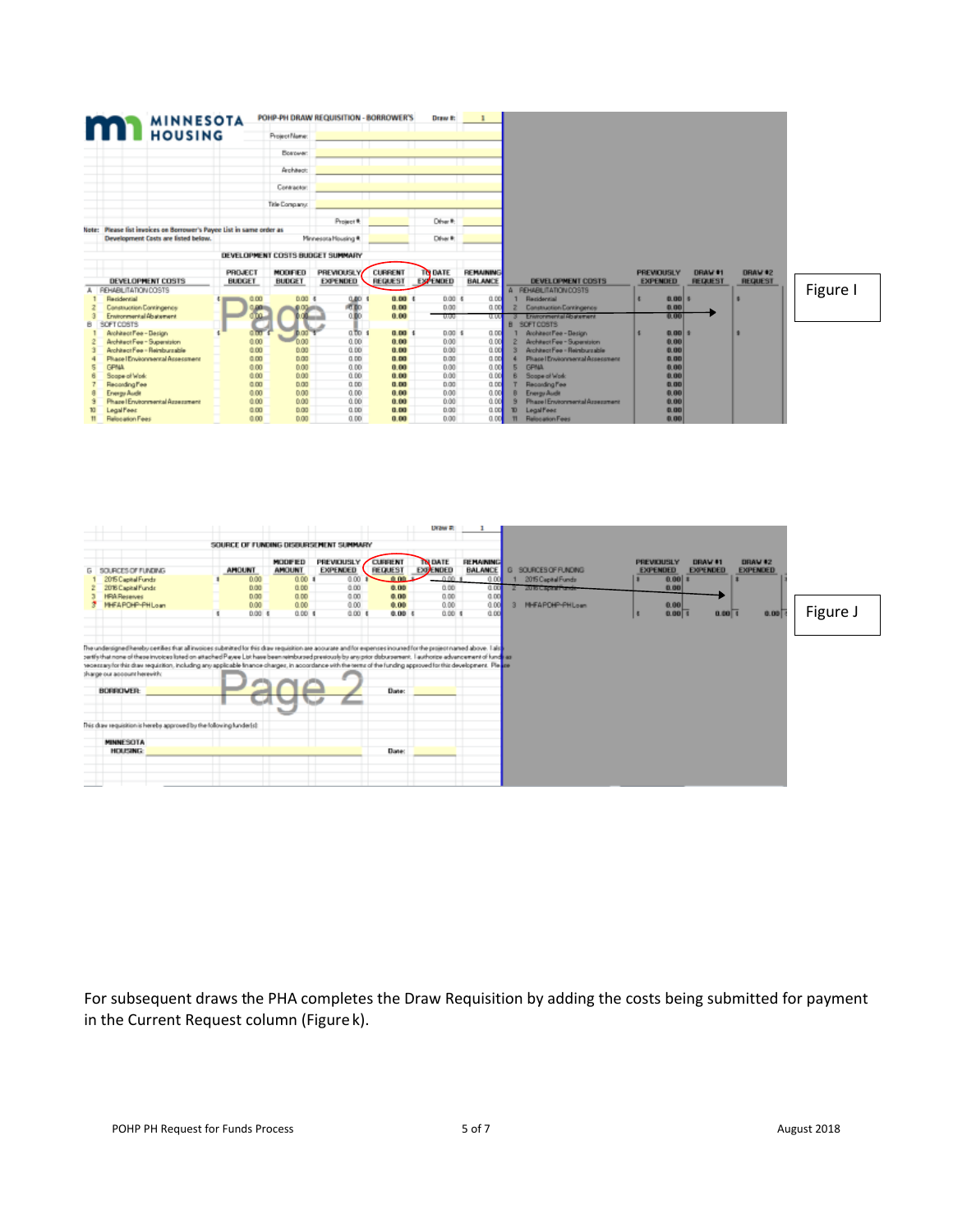| <b>MINNESOTA</b><br><b>MAN</b> HOUSING                                                                         |                                 |                                  | POHP-PH DRAW REQUISITION - BORROWER'S |                                  | Draw #:                           | $\mathbf{1}$                       |          |
|----------------------------------------------------------------------------------------------------------------|---------------------------------|----------------------------------|---------------------------------------|----------------------------------|-----------------------------------|------------------------------------|----------|
|                                                                                                                |                                 | Project Name:                    |                                       |                                  |                                   |                                    |          |
|                                                                                                                |                                 | Borrower:                        |                                       |                                  |                                   |                                    |          |
|                                                                                                                |                                 | Architect                        |                                       |                                  |                                   |                                    |          |
|                                                                                                                |                                 | Contractor                       |                                       |                                  |                                   |                                    |          |
|                                                                                                                |                                 | <b>Title Company:</b>            |                                       |                                  |                                   |                                    |          |
|                                                                                                                |                                 |                                  | Project <sup>®</sup> :                |                                  | Other <sup>#</sup> :              |                                    | Figure K |
| Please list invoices on Borrower's Payee List in same order as<br>Note:<br>Development Costs are listed below. |                                 |                                  | Minnesota Housing #:                  |                                  | Other #:                          |                                    |          |
|                                                                                                                |                                 |                                  |                                       |                                  |                                   |                                    |          |
|                                                                                                                |                                 |                                  | DEVELOPMENT COSTS BUDGET SUMMARY      |                                  |                                   |                                    |          |
| <b>DEVELOPMENT COSTS</b>                                                                                       | <b>PROJECT</b><br><b>BUDGET</b> | <b>MODIFIED</b><br><b>BUDGET</b> | PREVIOUSLY<br><b>EXPENDED</b>         | <b>CURRENT</b><br><b>REQUEST</b> | <b>TO DATE</b><br><b>EXPENDED</b> | <b>REMAINING</b><br><b>BALANCE</b> |          |
| <b>REHABILITATION COSTS</b><br>А                                                                               |                                 |                                  |                                       |                                  |                                   |                                    |          |
| Residential                                                                                                    | 0.00                            | 0.00                             | 0.0013                                | 0.001                            | 0.001                             | 0.00                               |          |
| <b>Construction Contingency</b>                                                                                | 0.90                            | 0.00                             | 10.00                                 | 0.00                             | 0.00                              | 0.00                               |          |
| Environmental Abatement<br>3<br>SOFT COSTS<br>B                                                                | 0.00                            | 0.00                             | 0.00                                  | 0.00                             | 0.00                              | 0.00                               |          |
| Architect Fee - Design                                                                                         | 0.00                            | 0.00                             | 0.0011                                | 0.00                             | 0.001                             | 0.00                               |          |
| $A \cup B$ , $B \cup B$<br>$\sim$                                                                              | <b>CLICK</b>                    | <b>CONTRACTOR</b>                | n nn                                  | <b>PL FLFL</b>                   | n nn                              | A A                                |          |

The total amount of the current request on the Draw Requisition will match the total shown on the Payee List (Figures L and M).